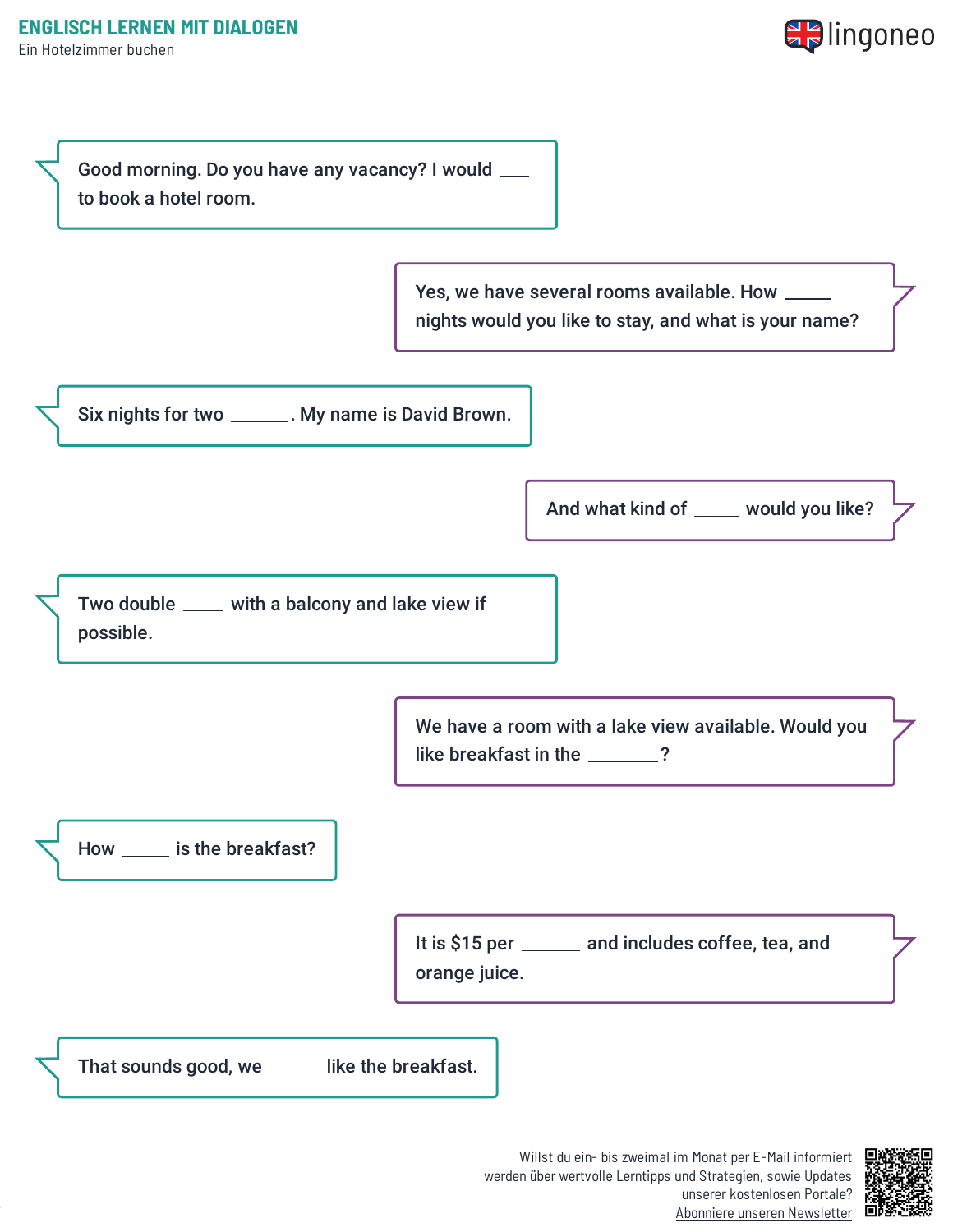Ein Hotelzimmer buchen



Your total will be \$660 including tax. How would you like to  $\_\$ ?



Here is your \_\_\_\_\_\_\_. You are in room 232 on the second floor. Do you have any more questions?

Yes, is there free parking at the \_\_\_\_?

Yes, we have a parking lot behind the hotel on the right side. Please put this slip in the \_\_\_\_\_\_ on the passenger side. Have a pleasant stay.





Dialog [anhören](https://www.lingoneo.org/wp-content/uploads/media/audio/audio-dialogue/en-de/Ein%20Hotelzimmer%20buchen%20-%20Dialog%20(%20lingoneo.org%20).mp3)